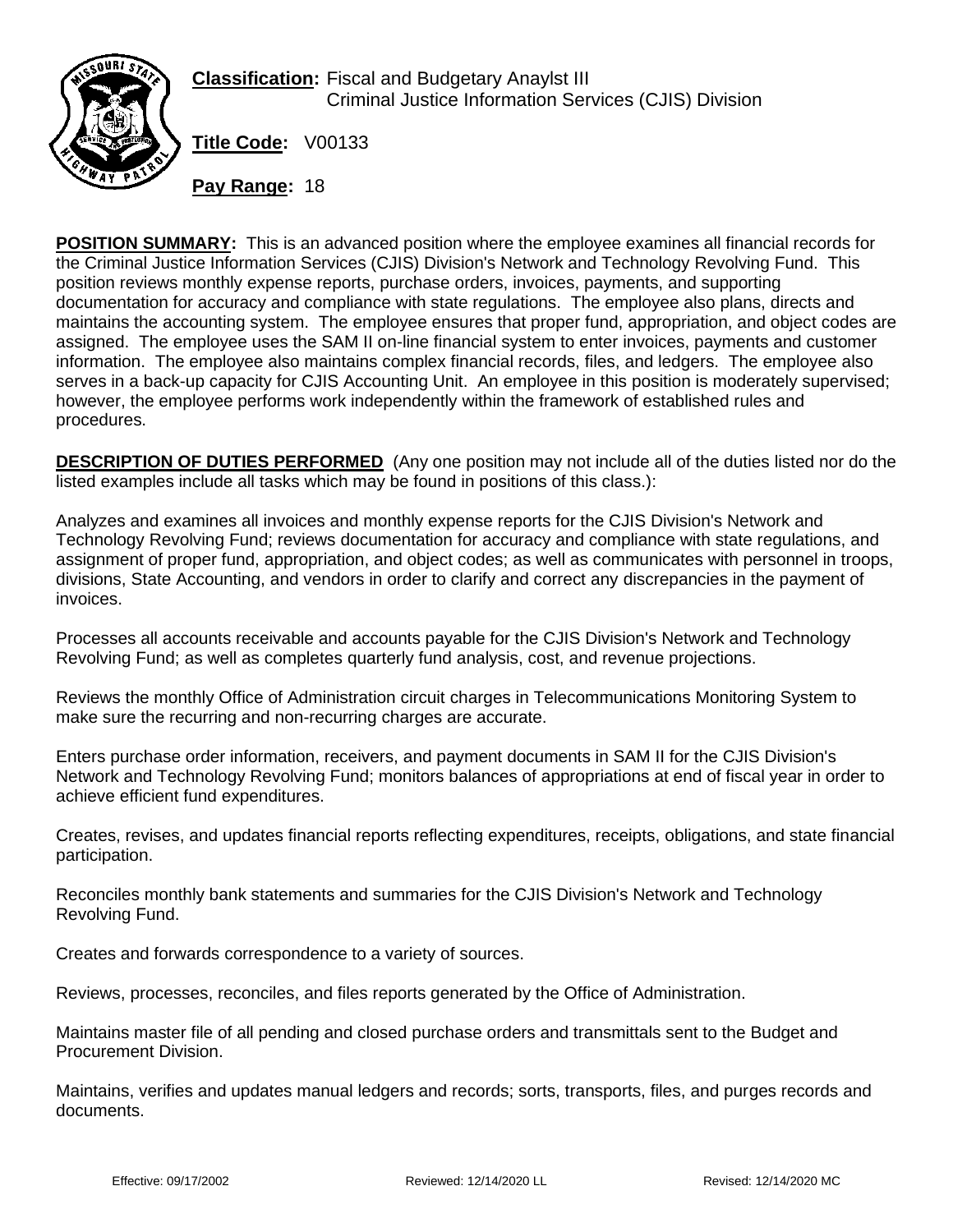Operates office equipment (e.g., calculator, copier, personal computer, fax machine, telephone, printer, shredder, etc.).

Performs other related duties as assigned.

**REQUIRED KNOWLEDGE, SKILLS, AND ABILITIES:** Extensive knowledge of modern office practices, procedures, and equipment.

Extensive knowledge of business English, punctuation, and spelling.

Extensive knowledge of bookkeeping principles and practices.

Extensive knowledge of Microsoft Office/Excel and basic word processing and spreadsheet concepts.

Extensive knowledge of Patrol policies and procedures governing expense reimbursement, expenditure of state funds, agency fiscal procedures, and fiscal records maintenance.

Ability to apply general bookkeeping principles in the recording of appropriations, encumbrances, and expenditures.

Ability to make computer entries in the SAM II on-line financial system.

Ability to make arithmetical calculations with speed and accuracy.

Ability to maintain complex clerical records and files.

Ability to verify documents produced and received, and takes proper steps to reconcile errors.

Ability to produce a volume of work and meet predetermined deadlines.

Ability to organize and prioritize work effectively.

Ability to communicate in English clearly and concisely, both orally and in writing.

Ability to establish and maintain harmonious working relations with other department employees and a variety of representatives from public and private agencies.

Ability to handle restricted and confidential information in a professional manner and maintain the information as such.

Ability to operate basic office equipment (e.g., typewriter, calculator, copier, personal computer, fax machine, telephone, printer, shredder, etc.).

Ability to alphabetize, transport, file and purge documents and records. Skill in operating a calculator with a high degree of efficiency.

Ability to work with material that may be of a sexual nature relating to criminal activity (e.g., written material, photographs, and/or verbal language, etc.).

Ability to handle restricted and confidential information in a professional manner and maintain the information as such.

Ability to work hours as assigned.